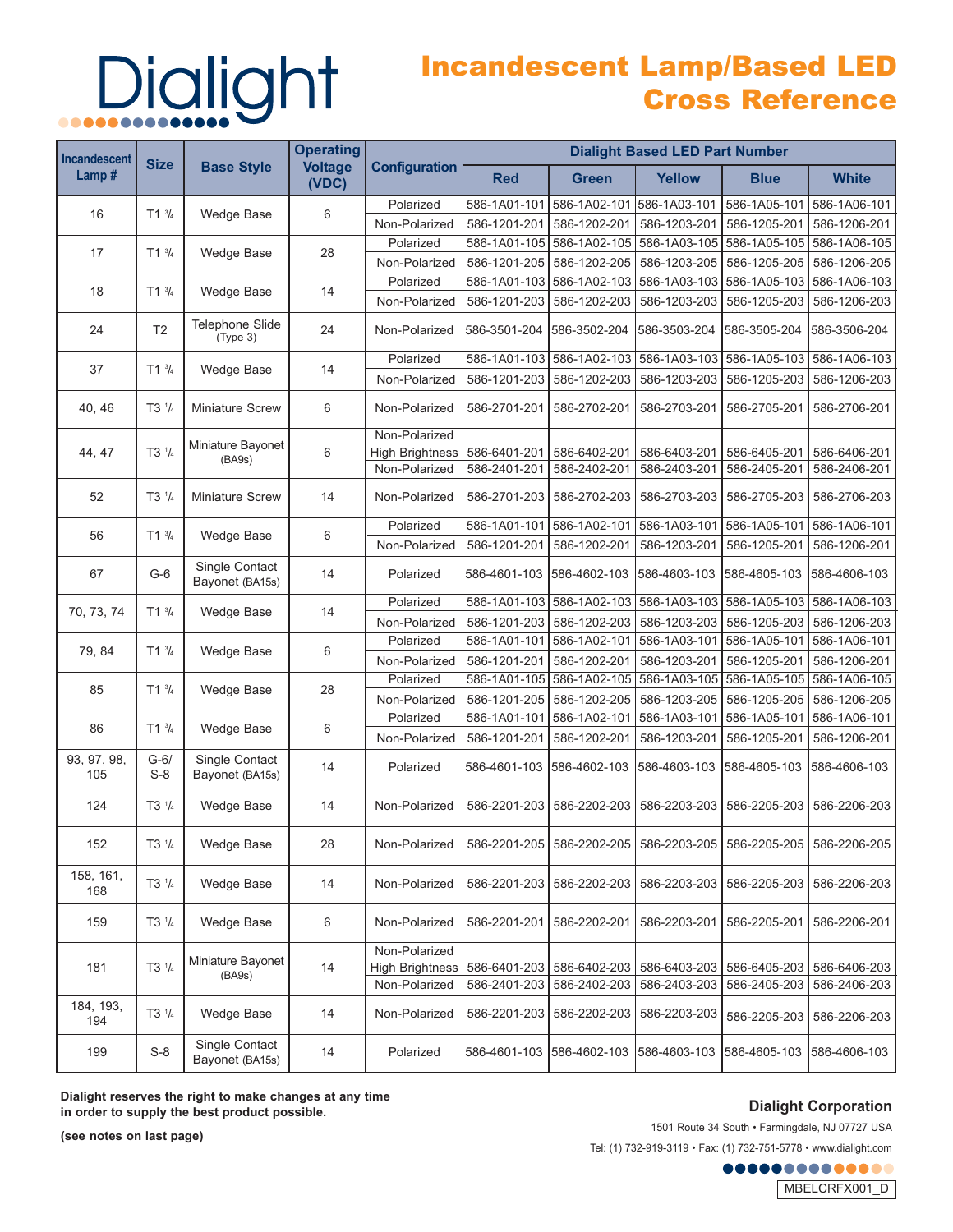# Dialight

| <b>Incandescent</b><br>Lamp#                      | <b>Size</b>                      | <b>Base Style</b>                 | <b>Operating</b><br><b>Voltage</b><br>(VDC) | <b>Configuration</b>                    | <b>Dialight Based LED Part Number</b> |                           |                                           |                                                                  |                              |  |
|---------------------------------------------------|----------------------------------|-----------------------------------|---------------------------------------------|-----------------------------------------|---------------------------------------|---------------------------|-------------------------------------------|------------------------------------------------------------------|------------------------------|--|
|                                                   |                                  |                                   |                                             |                                         | <b>Red</b>                            | <b>Green</b>              | <b>Yellow</b>                             | <b>Blue</b>                                                      | <b>White</b>                 |  |
| 216                                               | T3 <sup>1</sup> / <sub>4</sub>   | Miniature Bayonet<br>(BA9s)       | 14                                          | Non-Polarized<br><b>High Brightness</b> | 586-6401-203                          | 586-6402-203              | 586-6403-203                              | 586-6405-203                                                     | 586-6406-203                 |  |
|                                                   |                                  |                                   |                                             | Non-Polarized                           | 586-2401-203                          | 586-2402-203              | 586-2403-203                              | 586-2405-203                                                     | 586-2406-203                 |  |
| 259                                               | $T3 \frac{1}{4}$                 | <b>Wedge Base</b>                 | 6                                           | Non-Polarized                           | 586-2201-201                          | 586-2202-201              | 586-2203-201                              | 586-2205-201                                                     | 586-2206-201                 |  |
| 303, 305,<br>307, 315                             | $S-8$                            | Single Contact<br>Bayonet (BA15s) | 28                                          | Polarized                               | 586-4601-105                          | 586-4602-105              | 586-4603-105                              | 586-4605-105                                                     | 586-4606-105                 |  |
| 313                                               | $T3$ <sup><math>1/4</math></sup> | Miniature Bayonet<br>(BA9s)       | 28                                          | Non-Polarized<br><b>High Brightness</b> | 586-6401-205                          | 586-6402-205 586-6403-205 |                                           | 586-6405-205                                                     | 586-6406-205                 |  |
|                                                   |                                  |                                   |                                             | Non-Polarized                           | 586-2401-205                          | 586-2402-205              | 586-2403-205                              | 586-2405-205                                                     | 586-2406-205                 |  |
| 327                                               | $T1^{3/4}$                       | Midget Flange                     | 28                                          | Polarized                               | 586-1101-105                          | 586-1102-105              | 586-1103-105                              | 586-1105-105                                                     | 586-1106-105                 |  |
| 328                                               | $T1^{3}/4$                       | Midget Flange                     | 6                                           | Polarized                               | 586-1101-101                          | 586-1102-101              | 586-1103-101                              | 586-1105-101                                                     | 586-1106-101                 |  |
| 330                                               | $T1^{3}/4$                       | Midget Flange                     | 14                                          | Polarized                               | 586-1101-103                          | 586-1102-103              | 586-1103-103                              | 586-1105-103                                                     | 586-1106-103                 |  |
| 345, 349,<br>350                                  | $T1^{3}/_{4}$                    | Midget Flange                     | 6                                           | Polarized                               | 586-1101-101                          | 586-1102-101              | 586-1103-101                              | 586-1105-101                                                     | 586-1106-101                 |  |
| 376                                               | $T1^{3}/4$                       | Midget Flange                     | 28                                          | Polarized                               | 586-1101-105                          | 586-1102-105              | 586-1103-105                              | 586-1105-105                                                     | 586-1106-105                 |  |
| 377, 380,<br>381                                  | $T1^{3}/_{4}$                    | Midget Flange                     | 6                                           | Polarized                               | 586-1101-101                          | 586-1102-101              | 586-1103-101                              | 586-1105-101                                                     | 586-1106-101                 |  |
| 382                                               | $T1^{3}/4$                       | Midget Flange                     | 14                                          | Polarized                               | 586-1101-103                          | 586-1102-103              | 586-1103-103                              | 586-1105-103                                                     | 586-1106-103                 |  |
| 385, 387                                          | $T1^{3}/_{4}$                    | Midget Flange                     | 28                                          | Polarized                               | 586-1101-105                          | 586-1102-105              | 586-1103-105                              | 586-1105-105                                                     | 586-1106-105                 |  |
| 394                                               | $T1^{3/4}$                       | Midget Flange                     | 14                                          | Polarized                               | 586-1101-103                          | 586-1102-103              | 586-1103-103                              | 586-1105-103                                                     | 586-1106-103                 |  |
| 400, 464,<br>585, 655,<br>656, 657                | T3 <sup>1</sup> / <sub>4</sub>   | Wedge Base                        | 28                                          | Non-Polarized                           | 586-2201-205                          | 586-2202-205              | 586-2203-205                              | 586-2205-205                                                     | 586-2206-205                 |  |
| 658                                               | $T3 \frac{1}{4}$                 | <b>Wedge Base</b>                 | 14                                          | Non-Polarized                           | 586-2201-203                          | 586-2202-203              | 586-2203-203                              | 586-2205-203                                                     | 586-2206-203                 |  |
| 444, 447                                          | $T3 \frac{1}{4}$                 | <b>Wedge Base</b>                 | 6                                           | Non-Polarized                           | 586-2201-201                          | 586-2202-201              | 586-2203-201                              | 586-2205-201                                                     | 586-2206-201                 |  |
| 502                                               | T3 <sup>1</sup> / <sub>4</sub>   | Miniature Screw                   | 6                                           | Non-Polarized                           | 586-2701-201                          | 586-2702-201              | 586-2703-201                              | 586-2705-201                                                     | 586-2706-201                 |  |
| 555                                               | $T3$ $1/4$                       | <b>Wedge Base</b>                 | 6                                           | Non-Polarized                           | 586-2201-201                          | 586-2202-201              | 586-2203-201                              | 586-2205-201                                                     | 586-2206-201                 |  |
| 623                                               | $G-6$                            | Single Contact<br>Bayonet (BA15s) | 28                                          | Polarized                               | 586-4601-105                          |                           |                                           | 586-4602-105 586-4603-105 586-4605-105 586-4606-105              |                              |  |
| 631                                               | $G-6$                            | Single Contact<br>Bayonet (BA15s) | 14                                          | Polarized                               |                                       |                           |                                           | 586-4601-103 586-4602-103 586-4603-103 586-4605-103 586-4606-103 |                              |  |
| 755                                               | $T3 \frac{1}{4}$                 | Miniature<br>Bayonet<br>(BA9s)    | 6                                           | Non-Polarized<br><b>High Brightness</b> |                                       | 586-6401-201 586-6402-201 | 586-6403-201                              | 586-6405-201                                                     | 586-6406-201                 |  |
|                                                   |                                  |                                   |                                             | Non-Polarized                           | 586-2401-201                          | 586-2402-201              | 586-2403-201                              | 586-2405-201                                                     | 586-2406-201                 |  |
| 756                                               | $T3 \frac{1}{4}$                 | Miniature<br>Bayonet              | 14                                          | Non-Polarized<br><b>High Brightness</b> | 586-6401-203                          | 586-6402-203              | 586-6403-203                              | 586-6405-203                                                     | 586-6406-203                 |  |
|                                                   |                                  | (BA9s)                            |                                             | Non-Polarized                           | 586-2401-203                          | 586-2402-203              | 586-2403-203                              | 586-2405-203                                                     | 586-2406-203                 |  |
| 757                                               | $T3 \frac{1}{4}$                 | Miniature<br>Bayonet<br>(BA9s)    | 28                                          | Non-Polarized<br><b>High Brightness</b> |                                       | 586-6401-205 586-6402-205 | 586-6403-205                              | 586-6405-205                                                     | 586-6406-205                 |  |
| 1003, 1093,<br>1095, 1141,<br>1155, 1156,<br>1159 | $B-6/$<br>$S-8$                  | Single Contact<br>Bayonet (BA15s) | 14                                          | Non-Polarized<br>Polarized              | 586-2401-205<br>586-4601-103          | 586-2402-205              | 586-2403-205<br>586-4602-103 586-4603-103 | 586-2405-205<br>586-4605-103                                     | 586-2406-205<br>586-4606-103 |  |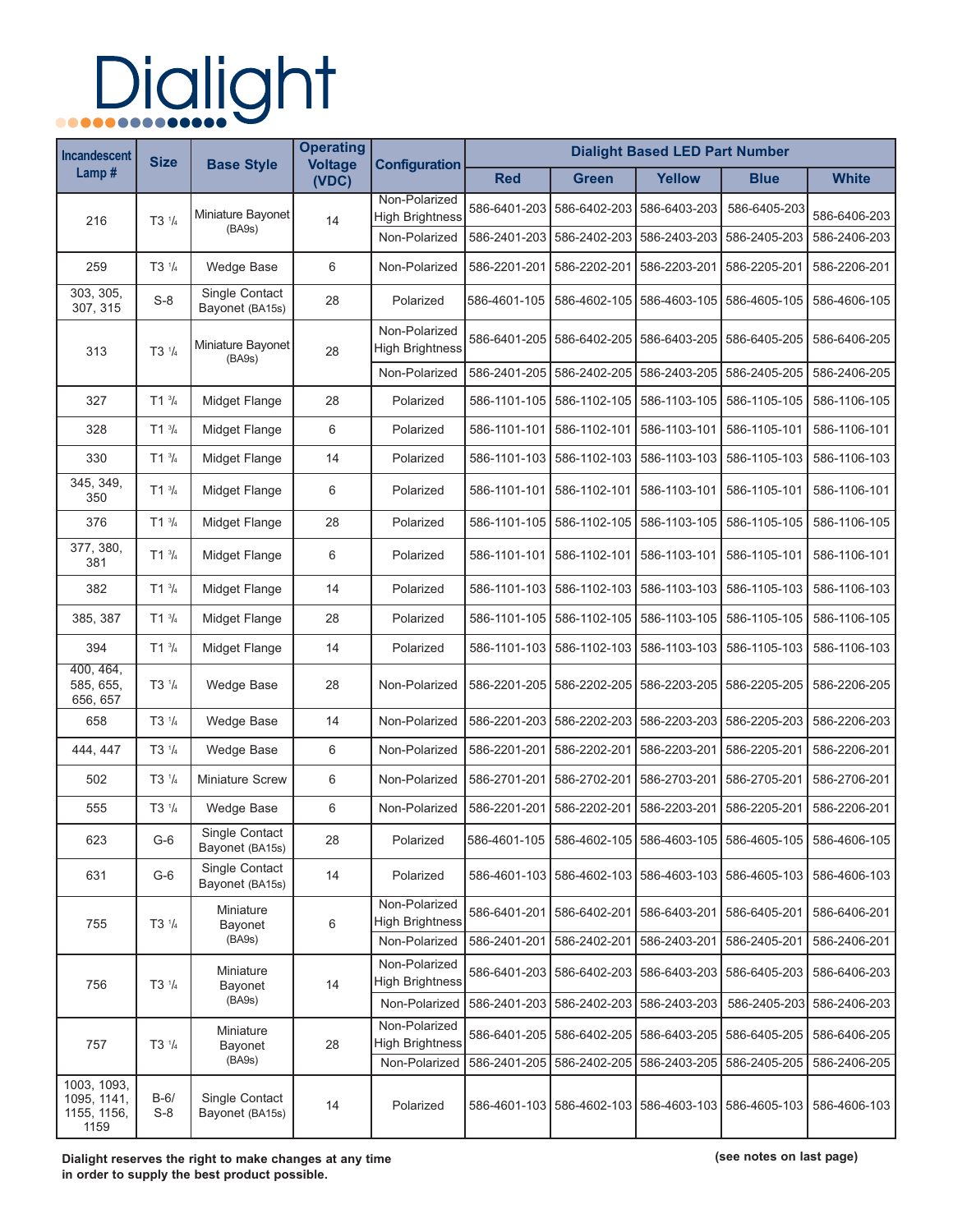### Incandescent Lamp/Based LED Cross Reference

| <b>Incandescent</b>       | <b>Size</b>                    | <b>Base Style</b>                 | <b>Operating</b><br><b>Voltage</b><br>(VDC) | <b>Configuration</b>                    | <b>Dialight Based LED Part Number</b> |              |               |                                                           |                           |  |
|---------------------------|--------------------------------|-----------------------------------|---------------------------------------------|-----------------------------------------|---------------------------------------|--------------|---------------|-----------------------------------------------------------|---------------------------|--|
| Lamp#                     |                                |                                   |                                             |                                         | <b>Red</b>                            | <b>Green</b> | <b>Yellow</b> | <b>Blue</b>                                               | <b>White</b>              |  |
| 1203, 1251                | $S-8$                          | Single Contact<br>Bayonet (BA15s) | 28                                          | Polarized                               | 586-4601-105                          | 586-4602-105 | 586-4603-105  | 586-4605-105                                              | 586-4606-105              |  |
| 1295                      | $S-8$                          | Single Contact<br>Bayonet (BA15s) | 14                                          | Polarized                               | 586-4601-103                          | 586-4602-103 |               | 586-4603-103   586-4605-103   586-4606-103                |                           |  |
| 1308                      | $B-6$                          | Single Contact<br>Bayonet (BA15s) | 28                                          | Polarized                               | 586-4601-105                          | 586-4602-105 | 586-4603-105  |                                                           | 586-4605-105 586-4606-105 |  |
| 1446, 1481,<br>1487       | $T3$ $1/4$                     | <b>Miniature Screw</b>            | 14                                          | Non-Polarized                           | 586-2701-203                          | 586-2702-203 | 586-2703-203  | 586-2705-203                                              | 586-2706-203              |  |
| 1488                      | T3 <sup>1</sup> / <sub>4</sub> | Miniature Bayonet<br>(BA9s)       | 14                                          | Non-Polarized<br><b>High Brightness</b> | 586-6401-203                          | 586-6402-203 | 586-6403-203  |                                                           | 586-6405-203 586-6406-203 |  |
|                           |                                |                                   |                                             | Non-Polarized                           | 586-2401-203                          | 586-2402-203 | 586-2403-203  | 586-2405-203                                              | 586-2406-203              |  |
| 1591, 1665,<br>1683, 1691 | $S-8$                          | Single Contact<br>Bayonet (BA15s) | 28                                          | Polarized                               | 586-4601-105                          | 586-4602-105 | 586-4603-105  | 586-4605-105                                              | 586-4606-105              |  |
|                           |                                |                                   |                                             | Non-Polarized                           |                                       |              |               |                                                           |                           |  |
| 1813, 1815                | $T3$ $1/4$                     | Miniature Bayonet<br>(BA9s)       | 14                                          | <b>High Brightness</b>                  | 586-6401-203                          | 586-6402-203 |               | 586-6403-203 586-6405-203 586-6406-203                    |                           |  |
|                           |                                |                                   |                                             | Non-Polarized                           | 586-2401-203                          | 586-2402-203 | 586-2403-203  | 586-2405-203                                              | 586-2406-203              |  |
|                           |                                |                                   |                                             | Non-Polarized                           |                                       |              |               |                                                           |                           |  |
| 1819, 1820                | T3 <sup>1</sup> / <sub>4</sub> | Miniature Bayonet<br>(BA9s)       | 28                                          | <b>High Brightness</b>                  | 586-6401-205                          | 586-6402-205 | 586-6403-205  | 586-6405-205                                              | 586-6406-205              |  |
|                           |                                |                                   |                                             | Non-Polarized                           | 586-2401-205                          | 586-2402-205 | 586-2403-205  | 586-2405-205                                              | 586-2406-205              |  |
| 1821                      | $T3$ $1/4$                     | <b>Miniature Screw</b>            | 28                                          | Non-Polarized                           | 586-2701-205                          | 586-2702-205 | 586-2703-205  | 586-2705-205                                              | 586-2706-205              |  |
|                           |                                |                                   |                                             | Non-Polarized                           |                                       |              |               |                                                           |                           |  |
| 1829, 1843                | T3 <sup>1</sup> / <sub>4</sub> | Miniature Bayonet<br>(BA9s)       | 28                                          | <b>High Brightness</b>                  | 586-6401-205                          | 586-6402-205 | 586-6403-205  | 586-6405-205                                              | 586-6406-205              |  |
|                           |                                |                                   |                                             | Non-Polarized                           | 586-2401-205                          | 586-2402-205 | 586-2403-205  | 586-2405-205                                              | 586-2406-205              |  |
|                           |                                |                                   |                                             | Non-Polarized                           |                                       |              |               |                                                           |                           |  |
| 1847, 1850,<br>1866       | $T3$ $1/4$                     | Miniature Bayonet                 | 6                                           | <b>High Brightness</b>                  | 586-6401-201                          | 586-6402-201 | 586-6403-201  | 586-6405-201                                              | 586-6406-201              |  |
|                           |                                | (BA9s)                            |                                             | Non-Polarized                           | 586-2401-201                          | 586-2402-201 | 586-2403-201  | 586-2405-201                                              | 586-2406-201              |  |
|                           |                                |                                   |                                             | Non-Polarized                           |                                       |              |               |                                                           |                           |  |
| 1864, 1873                | T3 <sup>1</sup> / <sub>4</sub> | Miniature Bayonet<br>(BA9s)       | 28                                          | <b>High Brightness</b>                  | 586-6401-205                          | 586-6402-205 |               | 586-6403-205   586-6405-205   586-6406-205                |                           |  |
|                           |                                |                                   |                                             | Non-Polarized                           | 586-2401-205                          |              |               | 586-2402-205   586-2403-205   586-2405-205   586-2406-205 |                           |  |
| 1889, 1891,               |                                |                                   |                                             | Non-Polarized                           |                                       |              |               |                                                           |                           |  |
| 1892, 1893,               | $T3$ $1/4$                     | Miniature Bayonet                 | 14                                          | <b>High Brightness</b>                  | 586-6401-203                          | 586-6402-203 |               | 586-6403-203   586-6405-203   586-6406-203                |                           |  |
| 1894, 1898                |                                | (BA9s)                            |                                             | Non-Polarized                           | 586-2401-203                          | 586-2402-203 | 586-2403-203  | 586-2405-203                                              | 586-2406-203              |  |
| 2232, 2233                | $S-8$                          | Single Contact<br>Bayonet (BA15s) | 28                                          | Polarized                               | 586-4601-105                          | 586-4602-105 | 586-4603-105  | 586-4605-105   586-4606-105                               |                           |  |
| 2306                      | $T1^{3}/4$                     | Bi-Pin                            | 6                                           | Polarized                               | 586-1301-101                          | 586-1302-101 | 586-1303-101  | 586-1305-101                                              | 586-1306-101              |  |
| 2312, 2314                | $T1^{3}/_{4}$                  | Bi-Pin                            | 28                                          | Polarized                               | 586-1301-105                          | 586-1302-105 |               | 586-1303-105 586-1305-105 586-1306-105                    |                           |  |
| 2323                      | $T1^{3}/_{4}$                  | Bi-Pin                            | 6                                           | Polarized                               | 586-1301-101                          | 586-1302-101 |               | 586-1303-101 586-1305-101 586-1306-101                    |                           |  |
| 2324, 2325                | $T1^{3}/_{4}$                  | Bi-Pin                            | 28                                          | Polarized                               | 586-1301-105                          |              |               | 586-1302-105   586-1303-105   586-1305-105   586-1306-105 |                           |  |